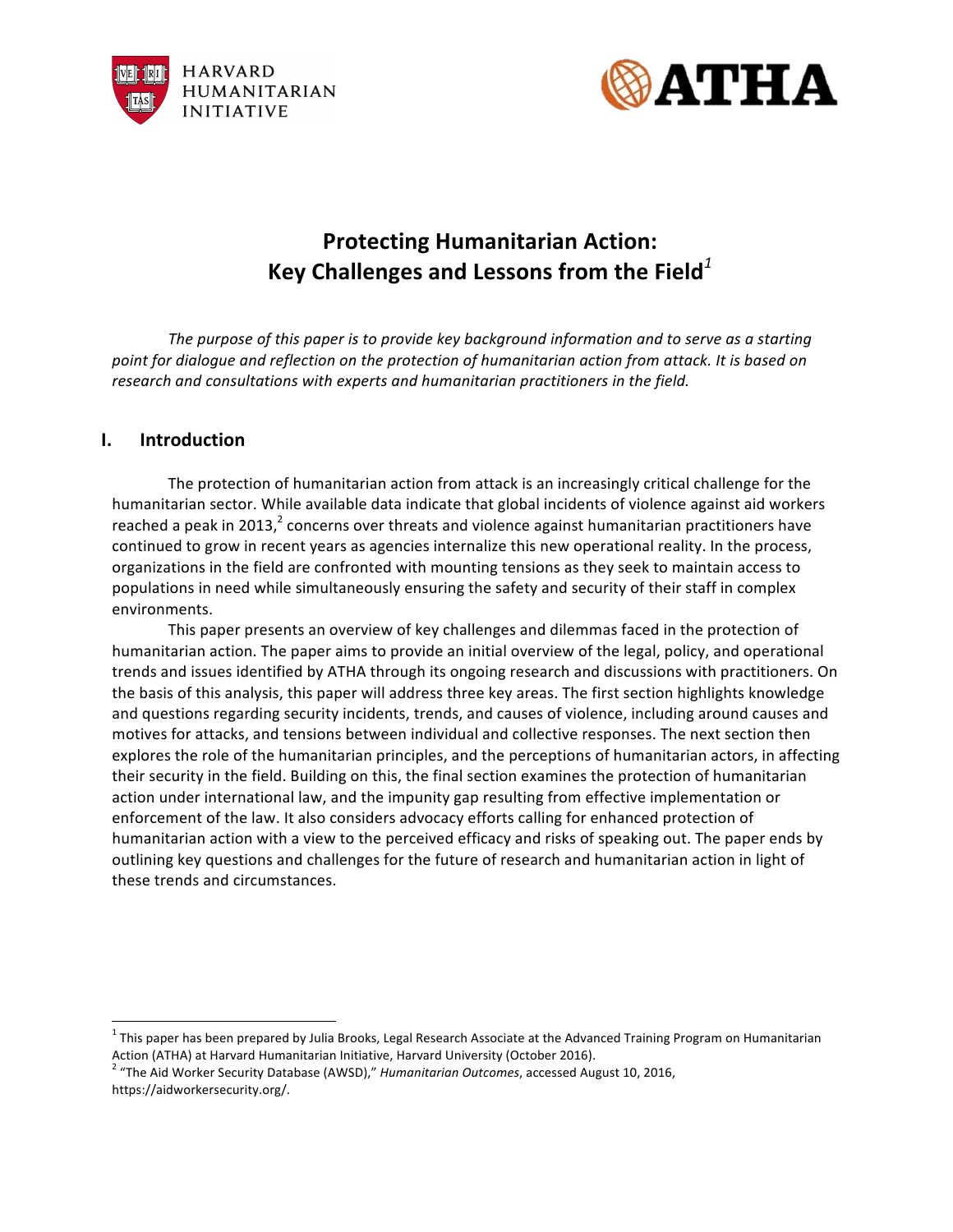## **II.** Understanding incidents, trends and causes of violence against aid

The first challenge arises in defining the problem, including in efforts to document incidents and quantify trends of violence against humanitarian action, to understand its causes and motives, and to manage security individually and collectively in the field.

## *Quantification of incidents and trends*

Expanding efforts over the last two decades to quantify and track incidents of threats and violence against aid workers have contributed to a much fuller understanding of security incidents and trends of violence affecting humanitarian aid workers and programs. Nonetheless, a number of challenges remain with regard to data collection, sharing, analysis and governance, which impact upon our understanding of incidents and trends as well as what would be the most effective responses.

Following some early attempts by researchers to quantify violence against aid workers in the late 1990s using mortality figures,<sup>3</sup> several databases have emerged to record and share information on security incidents. The most publically accessible data is provided by the *Aid Worker Security Database (AWSD)*, a project of Humanitarian Outcomes. Launched in 2005, the AWSD "records major incidents of violence against aid workers [killings, kidnappings, and attacks that result in serious injury], with incident reports from 1997 through the present."<sup>4</sup> The *Security in Numbers Database (SiND)*, launched in 2008 by Insecurity Insight and collaborating humanitarian agencies, provides another source of statistics on security incidents affecting aid agencies and delivery of aid.<sup>5</sup> SiND is not publically available, but is accessible to partner organizations. It records information on incidents ranging from "contexts (e.g. crime, active conflict, denial of access), to the effects on personnel (e.g. threats, injuries, deaths, kidnapping), impact on agency operations (e.g. loss or theft of supplies, damage to property)," as well as "responses to security incidents by agencies (e.g. evacuations, withdrawal) and relevant authorities (e.g. arrest, prosecution)."<sup>6</sup> Both databases have served as the basis for a number of recent studies on trends in violence against aid workers<sup>7</sup>, including efforts at data visualization and mapping.<sup>8</sup>

<sup>&</sup>lt;sup>3</sup> See Mani Sheik et al., "Deaths among Humanitarian Workers," *British Medical Journal* 321, no. 7254 (2000),

http://bmj.com/content/321/7254/166.full.pdf; Dennis King, "Paying the Ultimate Price: Analysis of the Deaths of Humanitarian Aid Workers 1997 - 2001," Text (UN OCHA, January 15, 2002), http://reliefweb.int/report/world/paying-ultimateprice-analysis-deaths-humanitarian-aid-workers-1997-2001; Dennis King, "The Year of Living Dangerously: Attacks on Humanitarian Aid Workers in 2003" (Washington, DC: Humanitarian Information Unit, U.S. Department of State, 2004), https://hiu.state.gov/Products/Worldwide\_AttacksHumanitarianAidWorkers\_2004Mar10\_HIU.pdf; Cate Buchanan and Robert Muggah, No Relief: Surveying the Effects of Gun Violence on Humanitarian and Development Personnel (Centre for Humanitarian Dialogue, 2005), http://www.alnap.org/resource/7995; Elizabeth A. Rowley, Byron L. Crape, and Gilbert M. Burnham, "Violence-Related Mortality and Morbidity of Humanitarian Workers," *American Journal of Disaster Medicine* 3, no. 1 (2008): 39–45.<br>(2008): 39–45.<br><sup>4</sup> "The Aid Worker Sesurity: Database (2005)."

<sup>&</sup>quot;The Aid Worker Security Database (AWSD)."

<sup>&</sup>lt;sup>5</sup> "Aid in Danger - Security in Numbers," Insecurity Insight, accessed September 1, 2016,

http://www.insecurityinsight.org/projectshumanitarian.html.

 $6$  "Security in Numbers Database (SiND): Monitoring Actions That Interfere with Aid Delivery" (Insecurity Insight, 2016), http://www.insecurityinsight.org/files/SiND%20Info%20Sheet.pdf.

 $<sup>7</sup>$  For studies relying on the AWSD data, see e.g. the series of annual Aid Worker Security Reports published by Humanitarian</sup> Outcomes since 2011, the most recent being: "Aid Worker Security Report 2015: Figures at a Glance" (Humanitarian Outcomes), accessed January 11, 2016,

https://aidworkersecurity.org/sites/default/files/HO\_AidWorkerSecPreview\_1015\_G.PDF; Abby Stoddard, Adele Harmer, and Kathleen Ryou, "Aid Worker Security Report 2014 - Unsafe Passage: Road Attacks and Their Impact on Humanitarian Operations" (Humanitarian Outcomes, August 2014), 

https://aidworkersecurity.org/sites/default/files/Aid%20Worker%20Security%20Report%202014.pdf. See also Abby Stoddard, Adele Harmer, and Victoria DiDomenico, "Providing Aid in Insecure Environments: 2009 Update," HPG Policy Brief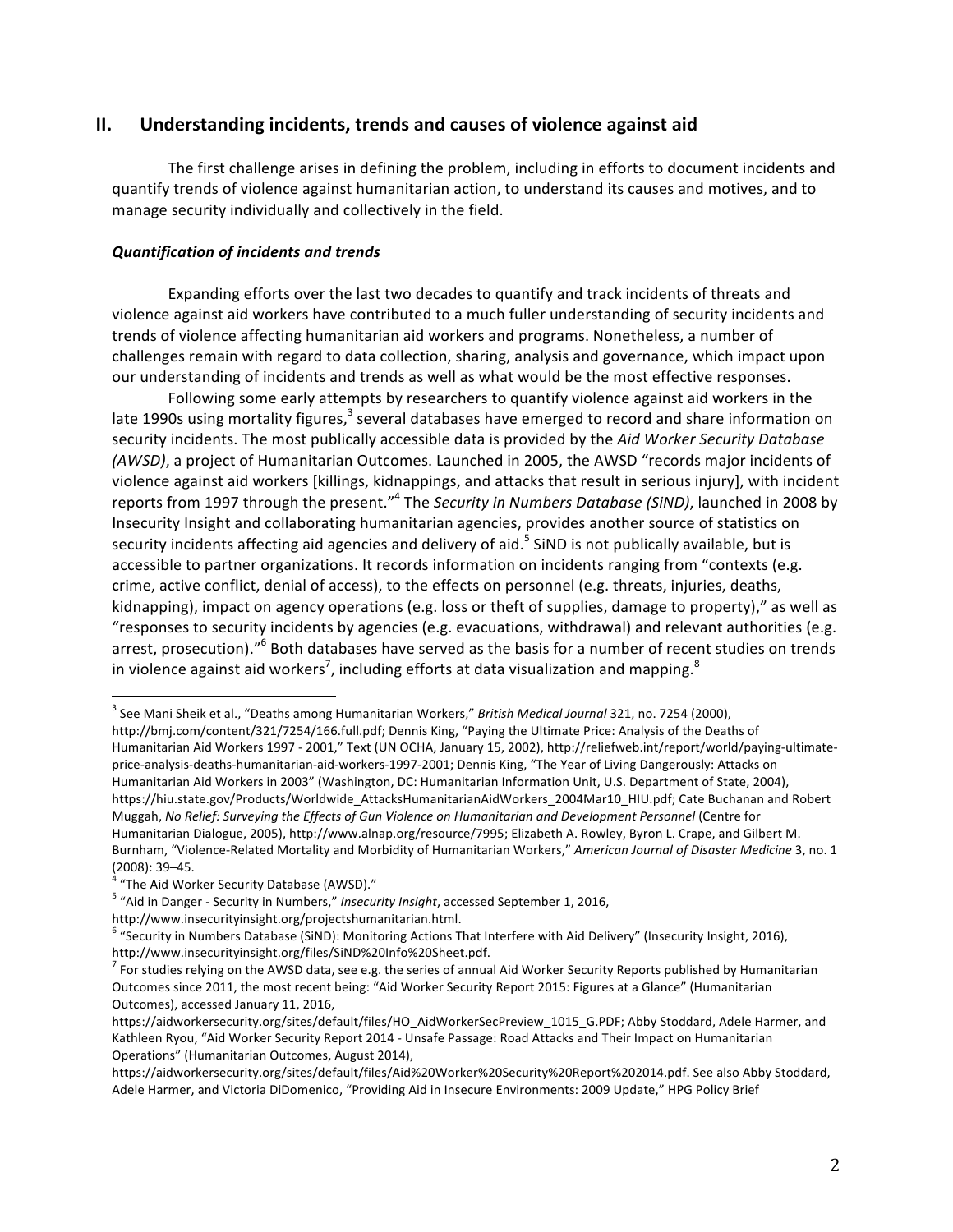Humanitarian organizations have also increasingly developed their own internal systems for incident reporting and tracking, or contribute to inter-agency databases. These include:

- For United Nations personnel, the UN Department of Safety and Security (UNDSS) maintains a Security Incident Reporting System and has published annual safety and security reports since 2000.
- For INGO personnel, many organizations maintain their own internal databases, and some (e.g. ICRC) publish summary reports on a periodic basis.
- For healthcare workers, databases maintained by the ICRC, the WHO, and others.

Overall, recent data paint a similar picture: that recorded violence against humanitarian aid workers has increased nearly four-fold over the last decade, reaching a peak in 2013, and that the rise in the total number of attacks is not universal, but rather is driven by a few highly insecure contexts – led over the last two decades by Afghanistan, followed by Sudan, Somalia, South Sudan, Syria, Pakistan, Democratic Republic of the Congo, Iraq, Sri Lanka and Kenya. $9$  There has also been increased attention in recent years to attacks against healthcare workers and facilities, driven in part by the systematic targeting of healthcare in Syria, as well as attacks on healthcare in other contexts such as the Gaza Strip, Iraq, Pakistan, Libya, Ukraine, Central African Republic and Yemen.<sup>10</sup>

While these attacks are more fully documented today, a number of challenges remain for data collection, analysis, sharing and governance, especially with regard to accuracy, reliability, comparability, and usefulness for informing humanitarian policy, programming and action in the field.<sup>11</sup> There are four key challenges to consider. First is the lack of clear or consistent definitions across data sources of who is considered an 'aid worker', and what constitutes a 'security incident'.<sup>12</sup> This has hindered the comparability of statistics, especially between datasets focusing on humanitarian action or healthcare in conflict. Second, while estimates are improving<sup>13</sup>, the continued difficulty of determining the total population of aid workers (the 'denominator') raises questions about trends in the actual *rate* of attack per aid worker in the field. In other words, it remains difficult to empirically determine whether there is an absolute or relative increase in attacks against humanitarian aid workers, taking into account the proliferation of aid actors and organizations in the field. Third is the question of gaps or bias in reporting (i.e. underreporting of incidents biasing the trend downward, or increased reporting over time biasing the trend upward), considering that many incidents continue to go unreported or

(Humanitarian Policy Group, Overseas Development Institute, April 2009), https://www.odi.org/sites/odi.org.uk/files/odiassets/publications-opinion-files/4243.pdf; Abby Stoddard, Adele Harmer, and Katherine Haver, "Providing Aid in Insecure Environments: Trends in Policy and Operations" (Humanitarian Policy Group, Overseas Development Institute, 2006), http://www.odi.org/sites/odi.org.uk/files/odi-assets/publications-opinion-files/269.pdf. For studies relying on the SiND data, see e.g. Christina Wille and Larissa Fast, "Aid, Gender and Security: The Gendered Nature of Security Events Affecting Aid Workers and Aid Delivery" (Insecurity Insight, 2011).

<u> 1989 - Andrea San Andrea San Andrea San Andrea San Andrea San Andrea San Andrea San Andrea San Andrea San An</u>

http://www.insecurityinsight.org/files/Security%20Facts%202%20Gender.pdf.

<sup>8</sup> See "Mapped: 15 Years of Aid under Fire," Irin News, accessed June 7, 2016, http://www.irinnews.org/aid-worker-securitymap/dataviz.html.

<sup>9</sup> "Highest Incident Contexts (1997 - 2015)," The Aid Worker Security Database, 2016,

https://aidworkersecurity.org/incidents/report/contexts/1997/2015.

<sup>10</sup> "Report on Attacks on Health Care in Emergencies." World Health Organization, 2016.

http://www.who.int/hac/techguidance/attacksreport.pdf?ua=1.<br><sup>11</sup> See Fabrice Weissman, "Violence Against Aid Workers: The Meaning of Measuring," in *Saving Lives and Staying Alive: Humanitarian Security in the Age of Risk Management*, ed. Michaël Neuman and Fabrice Weissman, CRASH – Fondation<br>Médecins Sans Frontières (Hurst, 2016), http://msf-crash.org/livres/en/saving-lives-and-staving-alive.

 $^{12}$  See Larissa A. Fast, "Mind the Gap: Documenting and Explaining Violence against Aid Workers," European Journal of *International Relations* 16, no. 3 (September 1, 2010): 365–89.<br><sup>13</sup> See Abby Stoddard, Adele Harmer, and Katherine Haver, "Data Are Not Dangerous: A Response to Recent MSF CRASH

Critiques," ODI HPN, May 11, 2016, http://odihpn.org/blog/data-are-not-dangerous-a-response-to-recent-msf-crash-critiques/.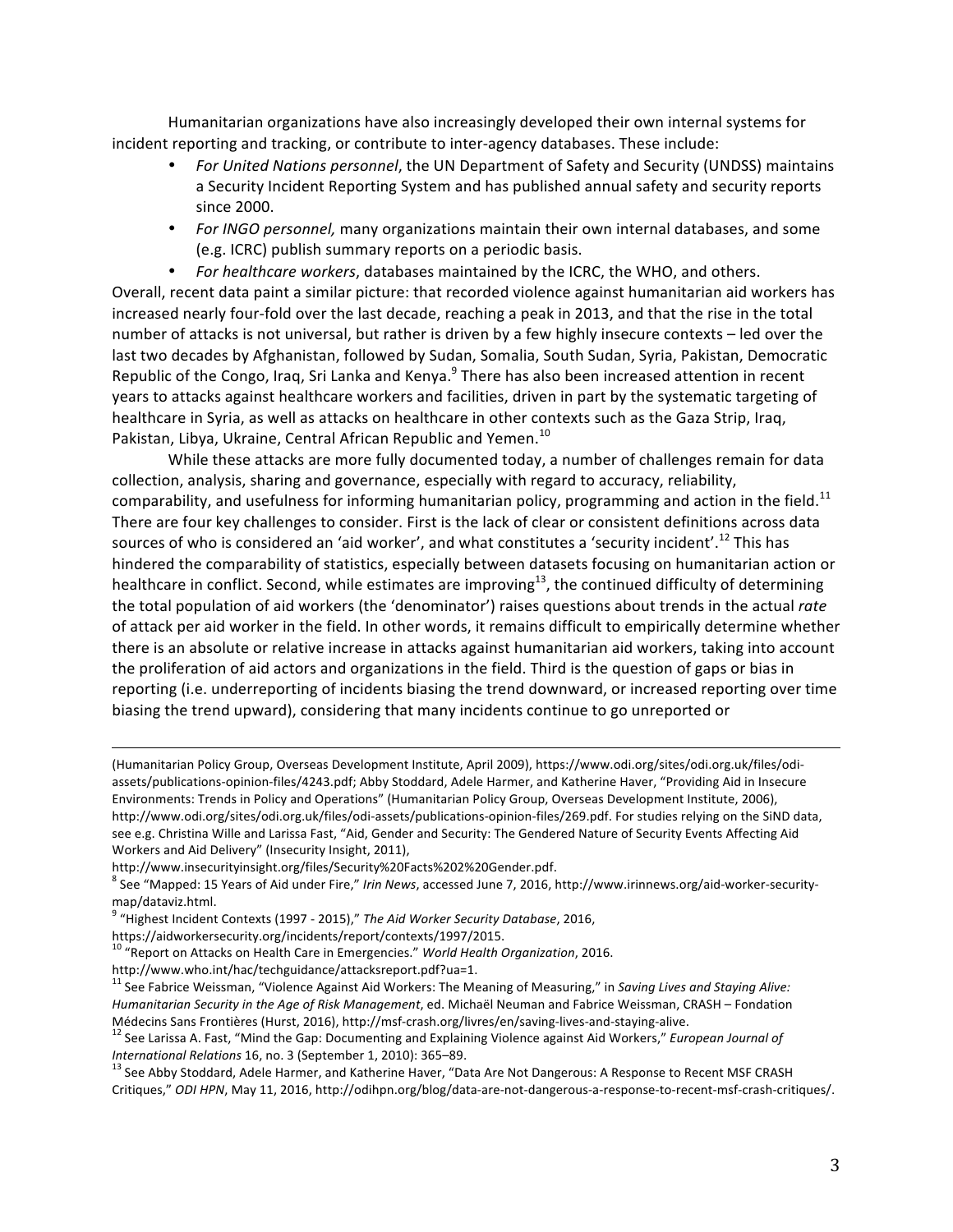uninvestigated.<sup>14</sup> This challenge is particularly acute for incidents affecting national staff, as practitioners note that it is often difficult to determine whether national staff are attacked in their professional capacity as humanitarians, or in their personal capacity as civilians. Fourth is our ability to disaggregate the data to learn more about trends within the diverse community of humanitarian practitioners, based on the organizational affiliation (e.g. UN, Red Cross/Red Crescent, INGO, NGO), nationality, gender or other identities of staff, or the areas and profiles of their work.<sup>15</sup> Questions also remain about the extent to which attacks against humanitarians are correlated with attacks against civilians more broadly.

While gaps therefore remain in our quantitative understanding of security incidents and trends affecting humanitarian action, efforts in this area have provided a much fuller picture. This analysis, supplemented by qualitative evidence and narratives about the impact of insecurity on humanitarian assistance and protection, has also helped raise international awareness and concern over the violence against humanitarian action, though practitioners express frustration that this growing concern has yet to translate into significant higher-level policy changes.

#### **Individual and collective security management**

Further challenges inherent in the response to violence against humanitarian action arise due to conflicting incentives for individual versus collective management of insecurity. While insecurity is generally collective, that is, affecting multiple agencies that operate in a given area, security is typically handled at the individual program or agency level, especially since security information is often considered too sensitive to share. Moreover, the justification of protecting individuals and organizations affected by attacks is frequently used to silence communication or advocacy at large in the aftermath of attacks.

On the one hand, the nature of insecurity is generally collective, meaning that threats and attacks against one humanitarian agency are likely to impact upon the security of other agencies in the same operating environment. This is applicable to actors expressing hostility or indifference toward humanitarian actors – including armed groups, government officials, media or the general public, which often have difficulty distinguishing between different humanitarian organizations.<sup>16</sup> It is likewise applicable to humanitarian organizations, whose behaviors or security approaches are likely to impact upon the perceptions and acceptance of other organizations. In Iraq, for example, the fortification of compounds or use of armed guards - steps taken by a number of humanitarian organizations in response to security threats and attacks – contributed to the perception of humanitarians as allied with intervening militaries, and in the eyes of many also to the perception of humanitarians as legitimate targets of attack.

As such, there is a high degree of "security interdependency"<sup>17</sup> among agencies operating in the same context. On a positive note, recognition of this interdependency is reflected in the growth of fora

content/uploads/2014/10/EISF\_Managing-Aid-Agency-Security-in-an-Evolving-World\_December2010.pdf.

<sup>&</sup>lt;sup>14</sup> See e.g. Marianne Abbott, "Dangerous Intervention: An Analysis of Humanitarian Fatalities in Assistance Contexts" (PhD dissertation, Ohio State University, 2006), https://etd.ohiolink.edu/rws\_etd/document/get/osu1134419987/inline; Dennis King, "The Year of Living Dangerously: Attacks on Humanitarian Aid Workers in 2003"; Sheik et al., "Deaths among Humanitarian Workers"; Leonard S. Rubenstein and Melanie D. Bittle, "Responsibility for Protection of Medical Workers and Facilities in Armed Conflict," The Lancet 375, no. 9711 (2010): 329–40.<br><sup>15</sup> See Julia Brooks, "Humanitarians Under Attack: Tensions, Disparities, and Legal Gaps in Protection" (Advanced Training

Program on Humanitarian Action (ATHA), 2015), http://atha.se/presentations/attacksonaid/index.html.

<sup>&</sup>lt;sup>16</sup> See Andrea Schneiker, *Humanitarian NGOs, (In)Security and Identity: Epistemic Communities and Security Governance* (Routledge, 2016), 5.

 $^{17}$  See Koenraad Van Brabant, "Managing Aid Agency Security in an Evolving World: The Larger Challenge," EISF Article Series (London: European Interagency Security Forum (EISF), November 2010), 10, https://www.eisf.eu/wp-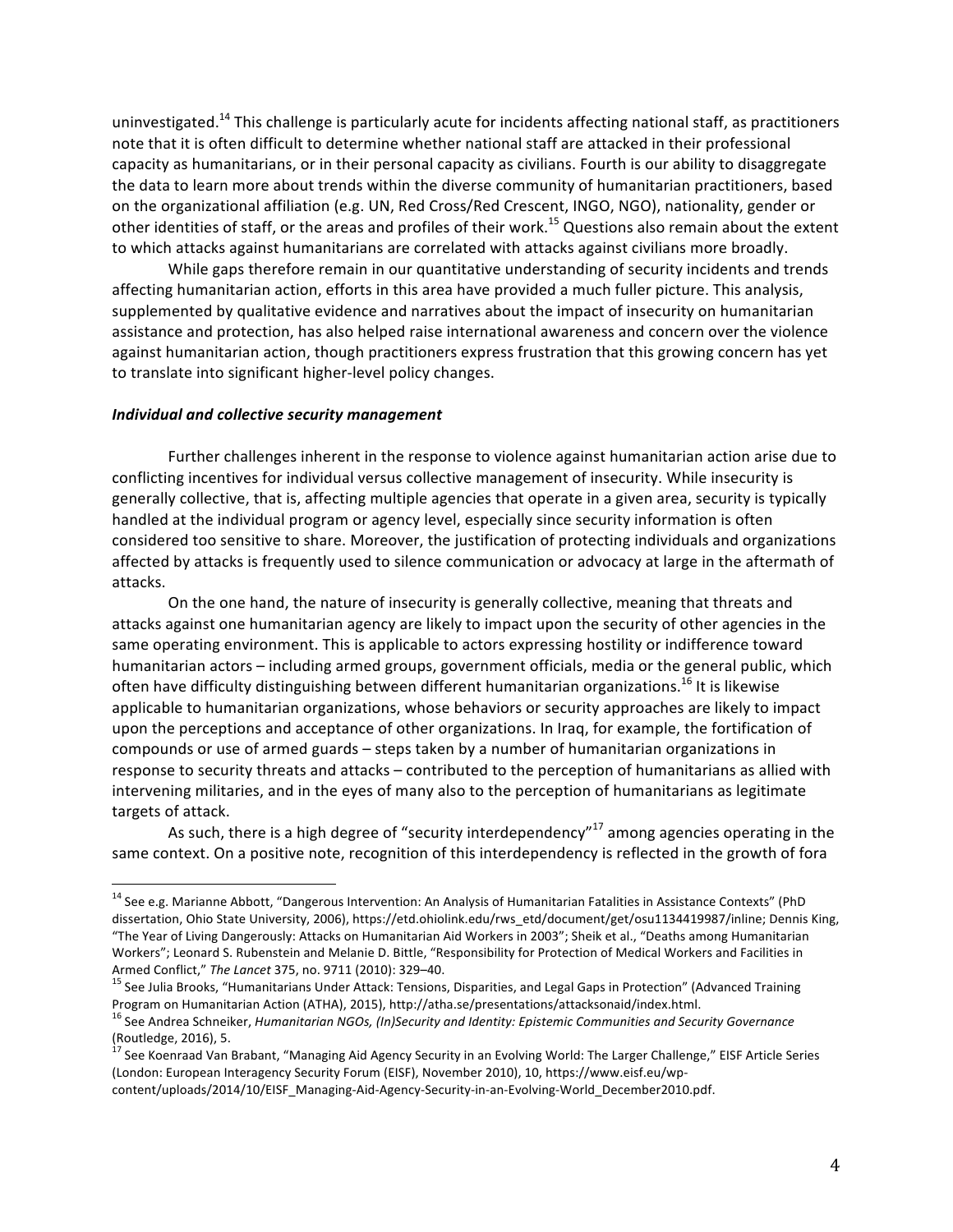for inter-agency collaboration, information sharing and security training, wherein humanitarian organizations seek to reduce the individual costs of security management through cooperation. On the other hand, however, the sensitive nature of security still has many organizations responding on an individual, agency-centered basis. As Stoddard et al. write, "there is a tendency to approach security issues with insularity and a reluctance to share information, which further complicates the security relationship.<sup>18</sup> There are a number of rationales for this, including differing organizational mandates and cultures, scarcity of resources required for coordination, the desire for autonomy/independence, and perhaps foremost, the high level of trust required to share sensitive security information.<sup>19</sup> As Schneiker writes, "even though humanitarians might acknowledge the need to share security-relevant information, they only do so with those whom they trust."<sup>20</sup> Practitioners note that trust is often higher among international staff than between international and national or local organizations, with reluctance to share information on security incidents compounded by concerns over the loss of funding.

Furthermore, practitioners also note a tendency within some organizations to see protection as the responsibility of growing security departments and managers, rather than something which is mainstreamed throughout operational planning, programming, legal engagement and advocacy. This "siloing" of security risk management then often leads to the perception of security measures are an inhibitor, rather than an enabler, of programming, and fuels a disconnect between the management of security on the ground, and operational, legal or advocacy and policy efforts seeking to improve the protection of humanitarian action at a higher level.

While collective action therefore brings a number of advantages for security management and protection, it can also entail significant challenges and liabilities, for instance if sensitive information is leaked to outside actors. These fears, along with resource and capacity limitations, have tempered participation in these collective efforts, whether in terms of sharing information on security incidents, participating in collective advocacy or policy efforts, or simply connecting across departmental specialties. The dangers of insularity, however, are also clear, especially when information on attacks is not shared with other agencies in the same operating area. As one practitioner noted, "I know of at least two occasions where staff were attacked after other agencies had kept silent about attacks they had previously suffered. So this silence is dangerous." $^{21}$ 

#### *Understanding causes and motives*

As quantitative efforts have provided an improved understanding of where, when and how security incidents occur, we still largely lack a comprehensive and evidence-based understanding of why such attacks occur – in other words, the causes and motives behind violence against humanitarian aid workers. This is important, as Larissa Fast writes, since "The obvious danger is that we develop policies and agendas that wrongly identify the problems and causes, and thus the appropriate and corresponding responses."<sup>22</sup> Recent research and field engagement is making the picture much clearer, though there is still a significant debate over the actual causes and motives of violence against aid workers, of which there may be many.

<sup>&</sup>lt;sup>18</sup> Abby Stoddard, Adele Harmer, and Morgan Hughes, "Aid Worker Security Report 2012 - Host States and Their Impact on Security for Humanitarian Operations" (Humanitarian Outcomes, December 2012),

https://www.humanitarianoutcomes.org/sites/default/files/resources/AidWorkerSecurityReport20126.pdf.<br><sup>19</sup> Schneiker, Humanitarian NGOs, (In)Security and Identity, 6–9.

<sup>&</sup>lt;sup>20</sup> Ibid., 9.<br><sup>21</sup> Confidential ATHA interview conducted via telephone in Fall 2016 with high-level humanitarian practitioner, name of interviewee on file.

 $22$  Fast, "Mind the Gap," 382.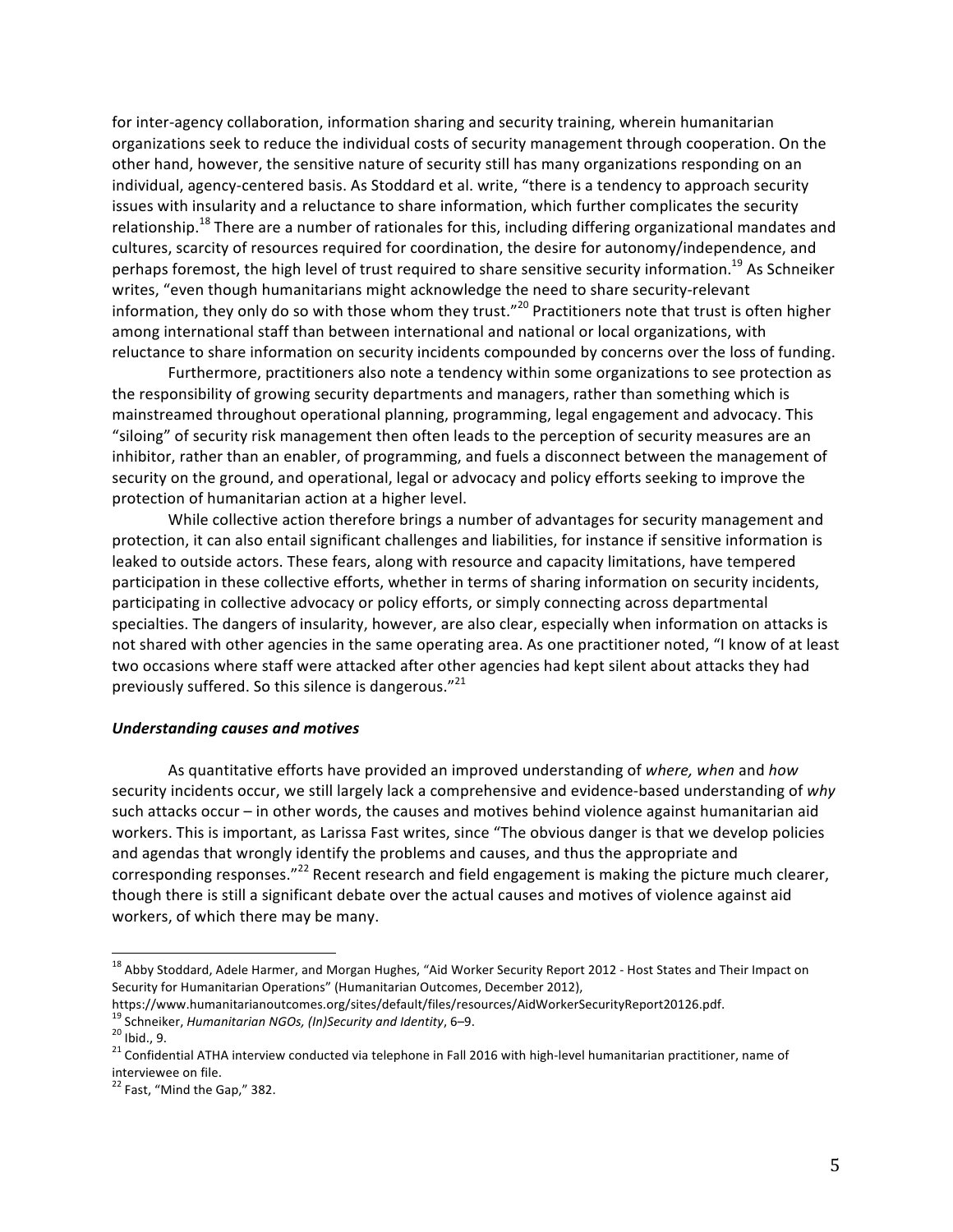One such debate is over the degree to which violence against aid workers is primarily driven by factors *external* to humanitarians, or factors *internal* to the humanitarian sector and humanitarian action in the field. External factors often presumed to contribute to the problem of violence against humanitarians include: the proliferation of non-state armed groups and the prevalence of noninternational armed conflicts, especially in contexts of weak or failed states; general erosion of respect for IHL and the recurrence of violations for which the perpetrators are infrequently held accountable; the spread of anti-Western ideologies; the intentional targeting of civilians; the blurring of lines between civilian and military actors in conflict settings; or economic or criminal motivations.<sup>23</sup>

Factors *internal* to the humanitarian sector include: the growth of humanitarian action in insecure settings overall; staff training, behavior, and adherence to the humanitarian principles in the field. Additional factors resulting from both external and internal pressures include: 'securitization' of aid; the 'politicization' or 'militarization' of aid and the corresponding loss of neutrality, impartiality or independence, including amidst the 'Global War on Terror' and the blurring of the lines between military and civilian actors; and even measures designed to better protect aid workers in the face of violence, such as armed escorts or the 'bunkerization' of humanitarian compounds. $^{24}$ 

Furthermore, whether the primary threats to aid workers emanate from government forces, non-state armed actors, or others varies from context to context. Whether attacks result from deliberate targeting, indiscriminate attacks and collateral damage, accidental or mistaken targeting, or criminal or opportunistic violence also varies by context. While this paper focuses primarily on deliberate violence against aid workers, these other cases imply different motives, and accordingly necessitate different responses. A common thread among discussions of both external and internal causes of deliberate violence against aid workers is the role of the humanitarian principles, and the extent to which erosion of principled humanitarian action has contributed to growing insecurity in the field. Views on this also differ greatly depending on one's view from headquarters or the field level. The next section will explore this question in greater detail.

## **III.** The role of the humanitarian principles

Adherence to the principles of humanity, neutrality, impartiality and independence also has a role in protecting humanitarian actors, though how this operates is a matter of ongoing debate. On the one hand, adherence to the principles is seen as a necessary element for the protection of humanitarian action, and part of creating an environment where humanitarian actors are accepted in the field. On the other hand, especially in insecure settings, frontline negotiations may require humanitarian actors to make difficult compromises around the principles in order to obtain or maintain access and presence. Navigating this grey zone in which the principles are negotiated, and where the role of the humanitarian principles is to maintain some semblance of protection and integrity in some of the most difficult environments, remains a great challenge, with implications for the perception and protection of humanitarian actors.

#### *External perceptions*

It is a common refrain within the humanitarian sector that recent years have seen an erosion of respect for the norms of humanitarian action and IHL by armed actors. This view is driven not just by

<sup>&</sup>lt;sup>23</sup> See Fast, "Mind the Gap."<br><sup>24</sup> See ibid.; Larisa Fast, *Aid in Danger: The Perils and Promise of Humanitarianism* (Philadelphia, Pennsylvania: University of Pennsylvania Press, 2014).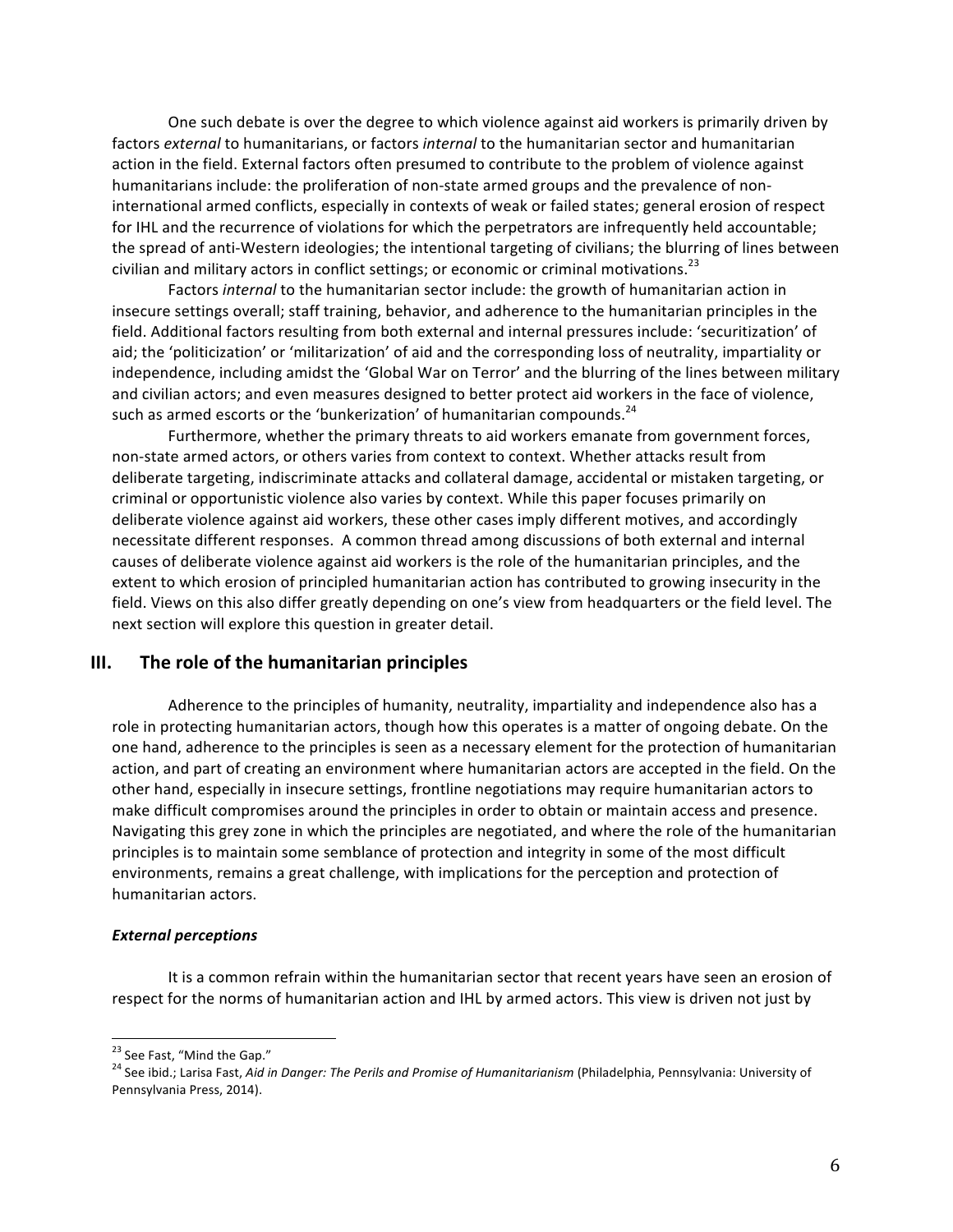attacks on aid workers, but more broadly by the number of highly visible international law violations and other impediments to humanitarian action and civilian protection in recent conflicts ranging from Syria and Iraq to South Sudan. Given the general prevalence of non-international armed conflicts today, much debate has centered on the role of non-state armed groups (NSAGs), and how to promote their compliance with international norms, though many of the higher profile attacks have been attributed to state actors.

On the one hand, many members of armed groups – such as the Taliban in Afghanistan and Pakistan, or al-Shabaab in Somalia – have expressed distrust or hostility toward humanitarian organizations, which they perceive to be collaborators of Western militaries, spies, or profiteers.<sup>25</sup> While some have blamed this hostility on a misunderstanding of the roles and identity of humanitarian actors, practitioners also note that many attacks are carried out by actors who understand well the identities and missions of humanitarians. As Gareth Price Jones writes, it is fairly clear to many why combatants attack aid workers:

The incentives to attack humanitarians remain much the same – denying assistance to populations that may support opposition groups, removing witnesses to atrocity, allowing greater military freedom of movement and blocking or discrediting independent narratives *around levels of humanitarian suffering.<sup>26</sup>*

Others have noted that attacks against aid workers do not necessarily reflect a misunderstanding of their mission, since even principled humanitarian action comes at a price. In attempting to provide aid in a neutral and impartial manner, for instance, humanitarian actors may face opposition from groups who see them as providing aid to their enemies. In still other cases, the motives for attacks against humanitarian actors are more criminal and financial than strategic.

What is less well-understood, then, are the potential disincentives for attacking humanitarians. Indeed, many members of other armed groups have expressed more positive, or at least neutral, attitudes towards humanitarians, which can be leveraged in the field. In recent consultations with armed non-state actors, Geneva Call found that many "express overwhelmingly positive attitudes toward IHL, including the rules about humanitarian access."<sup>27</sup> They found such groups to be "broadly familiar with the core humanitarian principles" and to have a "strong expectation that humanitarians should keep to their principles."<sup>28</sup> Nonetheless, it bears noting that these results are based on consultations with groups already engaging with Geneva Call – thereby resulting in selection bias towards those armed groups more inclined towards such engagement - and that they may reflect the views of commanders who express willingness to comply, but that these views may not necessarily filter down to the rank and file of armed groups.

When pressed on the issue of violence against aid workers, they offered explanations of violence against humanitarians which ranged from "blam[ing] other parties to the conflict" and "claim[ing] that they have made mistakes in identifying targets" to "frustration [...] directed towards aid workers because they were representatives of the international community."<sup>29</sup> According to Geneva Call, many members of armed groups felt that "aid workers could lose [their] protection if they

<sup>28</sup> Ashley Jackson, "In Their Words: Perceptions of Armed Non-State Actors on Humanitarian Action," 5.<br><sup>29</sup> Ibid., 21.

<sup>&</sup>lt;sup>25</sup> Ashley Jackson, "Negotiating Perceptions: Al-Shabaab and Taliban Views of Aid Agencies," Policy Brief 61 (Humanitarian Policy Group, August 2014), 2.<br><sup>26</sup> Gareth Price-Jones, "The Danger of Keeping Silent" (working paper, 23 August 2016).

<sup>&</sup>lt;sup>27</sup> Ashley Jackson, "In Their Words: Perceptions of Armed Non-State Actors on Humanitarian Action" (Geneva Call, June 6, 2016), 6, http://www.genevacall.org/wp-content/uploads/dlm\_uploads/2016/05/WHS\_Perception-of-armed-non-State-actorson-humanitarian-action.pdf; Ashley Jackson and Abdi Aynte, "Talking to the Other Side: Humanitarian Negotiations with Al-Shabaab in Somalia," HPG Working Paper (Humanitarian Policy Group, December 2013), 16.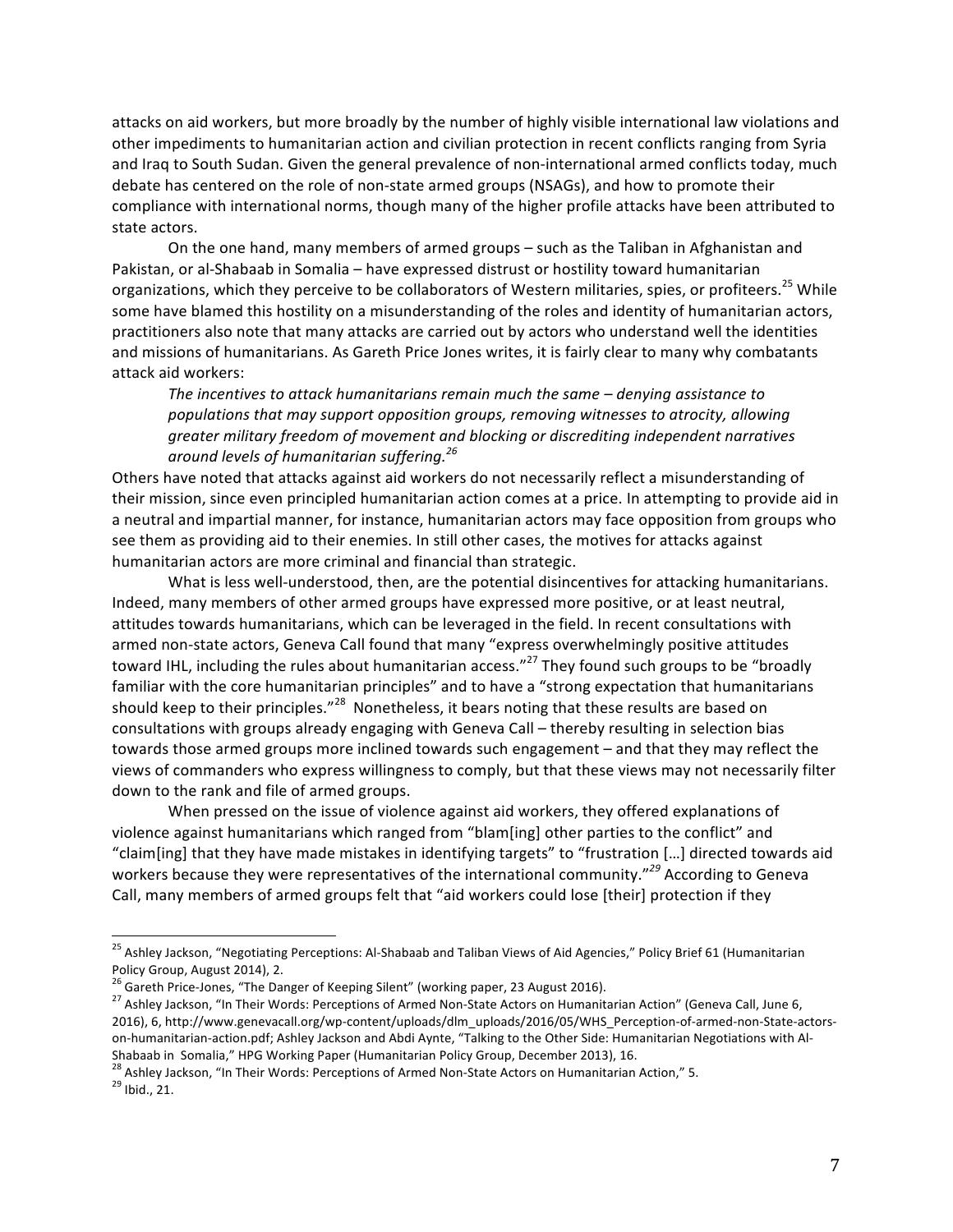collaborate with enemy forces."<sup>30</sup> This may refer to the situations – such as recently in Iraq and Afghanistan – where the co-location or close coordination of humanitarian actors with invading international military forces provoked hostility among armed actors opposing those forces, and by association, their humanitarian allies.

Thus, while some groups may express categorical opposition to humanitarian actors, the views of many others can be influenced by humanitarian actors' observed behavior and engagement in the field. Moreover, while some non-state armed actors may actively oppose international norms, many others have incentives to comply, or to appear to comply with international norms, which can grant them legitimacy or other reputational benefits. $31$  As one practitioner put it,

*In* my experience, I've felt very much more protected by the 'hassle factor' – by paperwork. It is within the power of armed actors to kill you, rob you, or whatever, but it's a lot of hassle for *them to do so. This is where international protection becomes useful as a deterrence. It is not because the perpetrators are likely end up at the [International Criminal Court], but because* attacking us will make it more difficult for them to get other things they want.<sup>32</sup>

It is therefore important to examine in greater depth the factors that limit or impede compliance among armed groups – as some may be inclined toward compliance, but lack the training, expertise, resources, command structure or organizational cohesion to do so successfully  $-$  as well as the factors that affect perceptions of humanitarian actors, which is considered in the following section.

#### *Internal behavior*

While some armed groups may exhibit hostilities toward humanitarian actors for ideological or strategic reasons, as noted in the previous section, the behavior of humanitarians themselves is also critically important to their acceptance in the field. Indeed, a number of humanitarian practitioners point to poor understanding or implementation of the humanitarian principles among field staff – highlighting a tension between headquarters and field staff over understanding and implementation of the principles in difficult settings. Some practitioners, especially at headquarters, have expressed a concern that field staff lack a detailed awareness or understanding of the principles, or how to implement them in concrete decisions in the field. In many cases, however, field staff understand the principles well, but struggle to navigate in environments where the principles are continuously negotiated, and where compromises need to be made. Different environments raise these issues in different ways. In some contexts, for instance, the strict adherence to the principles is necessary for maintaining presence and acceptance; in other contexts, compromise is necessary. The dilemmas are particularly stark in contexts where both situations apply.

As a result, some see a large gap between knowledge and ownership with regard to principled action, while others see a gap between policy at headquarters and practice in the field. As one practitioner noted:

 $30$  Ibid.<br> $31$  See Rob Grace, "Preparatory Review of Literature on Humanitarian Negotiation" (Advanced Training Program on Humanitarian Action (ATHA), September 2014),<br>http://www.atha.se/sites/default/files/humanitarian negotiation literature review - harvard university.pdf.

<sup>&</sup>lt;sup>32</sup> Confidential ATHA interview conducted via telephone in Fall 2016 with high-level humanitarian practitioner, name of interviewee on file.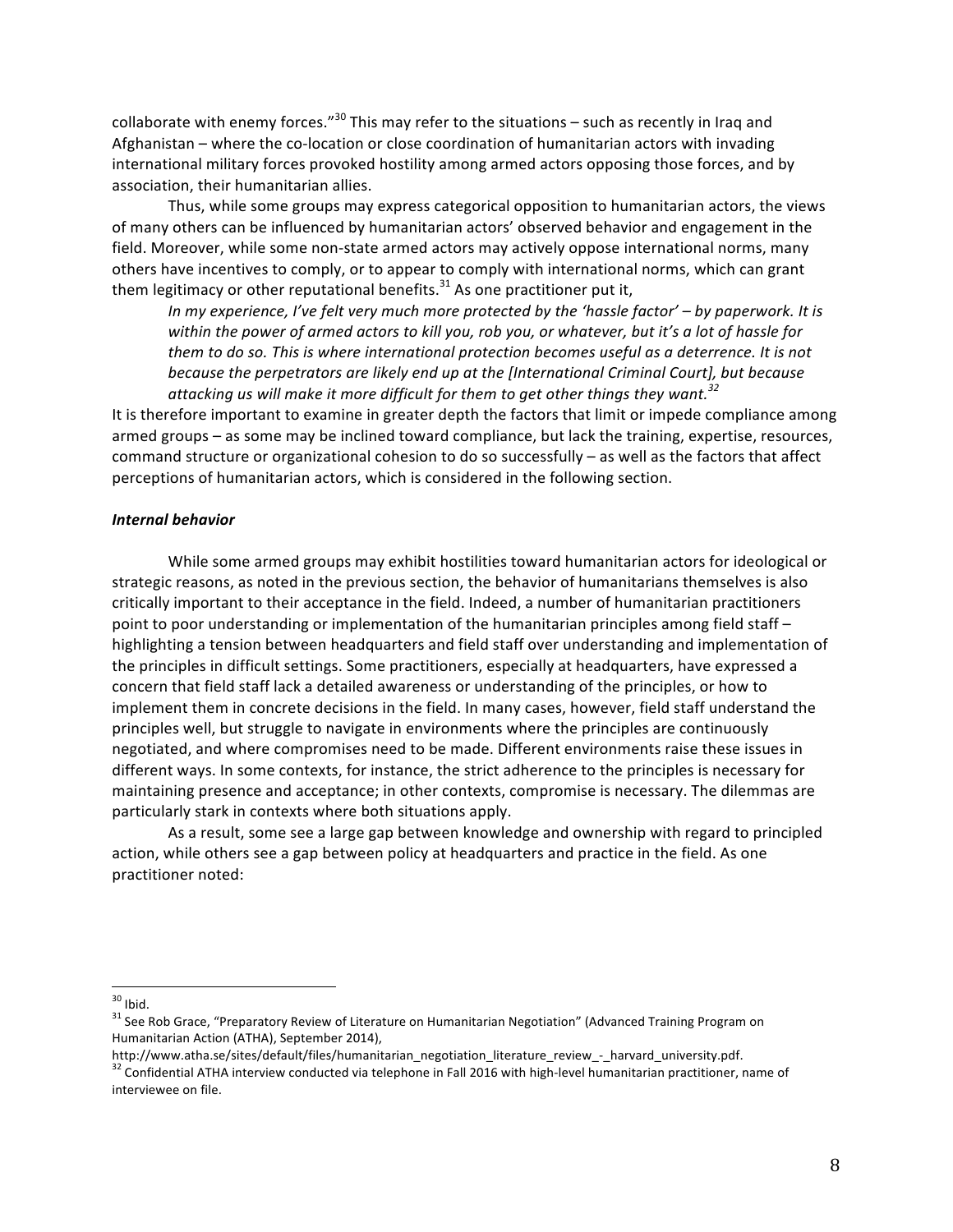*In* some organizations, there is a big disconnect between what they're saying at headquarters, or in terms of advocacy and policy, and the pragmatism of [field staff] in reaching people in need on the ground, which may counterbalance the principles against other pragmatic concerns.<sup>33</sup> While headquarters staff may be aware of the pragmatic issues of their application in the field, challenges may still lie in communication and awareness of the realities in the field and the nature of compromises made.

Many have pointed to the conflict in Syria, for instance, and the difficultly of aid organizations to assert their neutrality and independence when they are only willing or able to operate in regime or opposition-controlled areas, respectively. As one practitioner put it:

It's true that sometimes in conflict situations we are facing the choice between our security and the principles. Sometimes we stop activities because security isn't there, or because the *principles, e.g. neutrality, cannot be guaranteed. In other cases, it may be quite easy to remain neutral, but independence is more complicated. For instance in Syria, […] if we decide to go to* this area and not that area, we can be seen as not fully independent. [...] If we decide to cancel activities for security reasons, it raises questions of humanity, and civilians' access to aid.<sup>34</sup>

It may be hard to establish a direct correlation between a lack of adherence to the humanitarian principles and violence against aid workers, as another practitioner noted:

*Overall, when there is violence against us, we're making it much harder to say that we are neutral and impartial'* when in action we are not, because of how we are seen providing aid. […] *There is a certain dereliction of duty to adhere to principles, and it has made it more difficult for us* to be seen as providing neutral aid.<sup>35</sup>

A number of sources point to factors such as the perceived loss of impartiality and neutrality, including as a result of politicization, militarization or instrumentalization of aid in recent conflicts in Iraq, Afghanistan and Syria, for instance, as exposing humanitarians to greater hostility and attack.<sup>36</sup>

Another factor highlighted by practitioners is the trend toward the use of unmarked vehicles, taken as a safety measure to lower the profile of aid workers in some contexts where they have been deliberately targeted, such as Afghanistan, Libya and Yemen. In a recent letter to Saudi Arabian defense officials, for instance, MSF noted the use of cars without their logos in Yemen:

Due to the situation on the ground in Yemen, there are zones where MSF judges that from a *ground safety perspective it is safer to drive in an unmarked car than a marked one. MSF expects* to make such decisions on its own and requires some understanding from the Coalition about *this process.<sup>37</sup>*

As with other strategies designed to protect aid workers in the face of increased attacks, this strategy may also have perverse effects on protection. As one practitioner noted,

One trend I see as dangerous over last ten to fifteen years is the reduction in use of marked vehicles, etc., especially by NGOs. We have this protected status *[under international law]*, but

 $33$  Confidential ATHA interview conducted via telephone in Fall 2016 with high-level humanitarian practitioner, name of interviewee on file.

 $34$  Confidential ATHA interview conducted via telephone in Fall 2016 with high-level humanitarian practitioner, name of interviewee on file.

 $35$  Confidential ATHA interview conducted via telephone in Fall 2016 with high-level humanitarian practitioner, name of interviewee on file.

 $36$  See Victoria Metcalfe, Alison Giffen, and Samir Elhawary, "UN Integration and Humanitarian Space: An Independent Study Commissioned by the UN Integration Steering Group" (Humanitarian Policy Group / Stimson Center, December 2011), https://www.odi.org/sites/odi.org.uk/files/odi-assets/publications-opinion-files/7526.pdf.<br><sup>37</sup> "Médecins Sans Frontières Recognizes Saudi Coalition's Help in Yemen," *Al Arabiya English*, April 25, 2016,

http://english.alarabiya.net/en/News/middle-east/2016/04/25/M-decins-Sans-Fronti-res-acknowledges-Saudi-coalition-s-helpin-Yemen.html.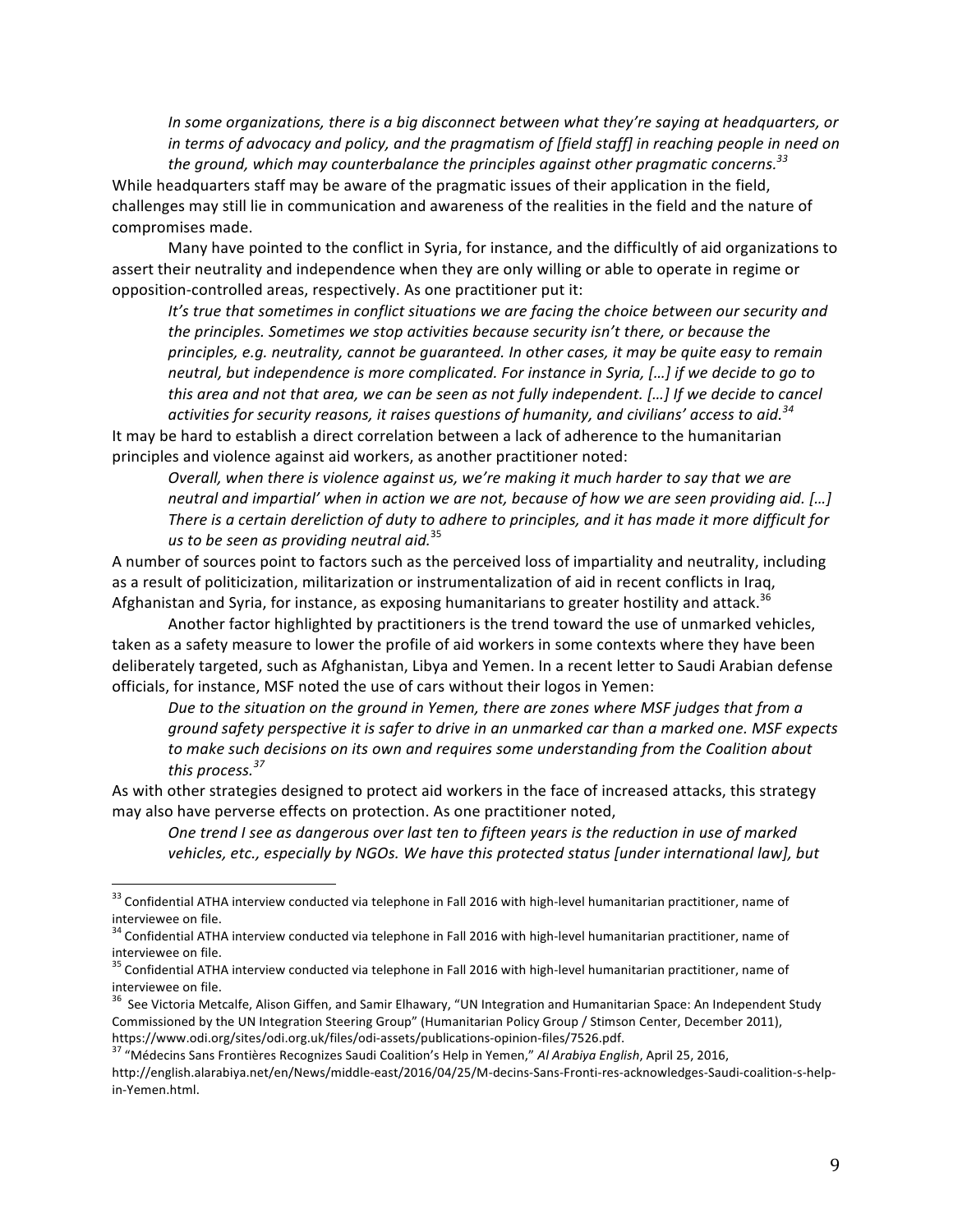we are afraid to use it, because we fear being targeted by others. […] Its's a shocking illustration of how far expectations have shifted [...] If we are guilty of not using protected symbols, or of *abusing them [e.g. by using ambulances for non-medical transportation of aid workers], then that's* very problematic for our protection.<sup>38</sup>

Additionally, the inter-agency nature of most operating environments means that if one agency is not acting in a principled manner, for instance, that can affect the perceptions of other agencies, and the extent to which they are accepted and protected. This is because external actors are likely to associate humanitarian actors with each other – again highlighting the collective nature of security and protection in the field.

To reverse this trend, many have reiterated the importance for humanitarian organizations of strengthening and refining their own internal knowledge and understanding of the principles. As one practitioner noted, it is important to talk about:

*[it is important to talk about] ethical decision-making in high risk environments. Organizations* take on humanitarian principles, and they think that they can uphold them all simultaneously, in any given situation. Ultimately, you have to make compromises, but often we don't give enough consideration to how those compromises are made, and what the implications are.<sup>39</sup>

Others have also called for more frank conversations within and across organizations about their acceptable levels of risk. Since risks cannot be eliminated completely, practitioners see a need for more open and transparent dialogue about risk thresholds at the individual, organizational and sectoral levels. It is thus important for humanitarian actors to understand the principles in all their complexity, to make conscious decisions about what compromises they are willing or not willing to engage in, and the implications of those compromises. Furthermore, even when making conscious decisions, it is important to recognize that humanitarian actors in difficult settings may face limited good options in the choices they are making.

# **IV.** Legal protection, the impunity gap, and the risks and efficacy of advocacy

An important challenge also arises from the gap between the formal protection afforded to aid workers under IHL, and the widespread impunity for attacks by armed actors against humanitarians in practice. For some practitioners, this has motivated calls to strengthen the legal protection aid workers, while others have expressed frustration that legal mechanisms are either unavailable or infeasible means of realizing protection in the field. These questions have also taken on central importance in advocacy efforts calling for enhanced protection for humanitarian aid workers, where a tension remains between the felt need for advocacy, and the perceived risks and challenges of efficacy.

### Legal protection and the *impunity* gap

With regard to IHL, the first challenge arises from differing views on the level of protection afforded to humanitarian aid workers under the law itself. On the one hand, IHL protects humanitarians as it does all other civilians: namely, attacks against them are prohibited, and when done deliberately, constitute war crimes. On the other hand, however, IHL also affords special protection to certain specifically mentioned categories of relief personnel, namely: UN and Associated Personnel, and medical

 $38$  Confidential ATHA interview conducted via telephone in Fall 2016 with high-level humanitarian practitioner, name of interviewee on file.<br><sup>39</sup> Confidential ATHA interview conducted via telephone in Fall 2016 with high-level humanitarian practitioner, name of

interviewee on file.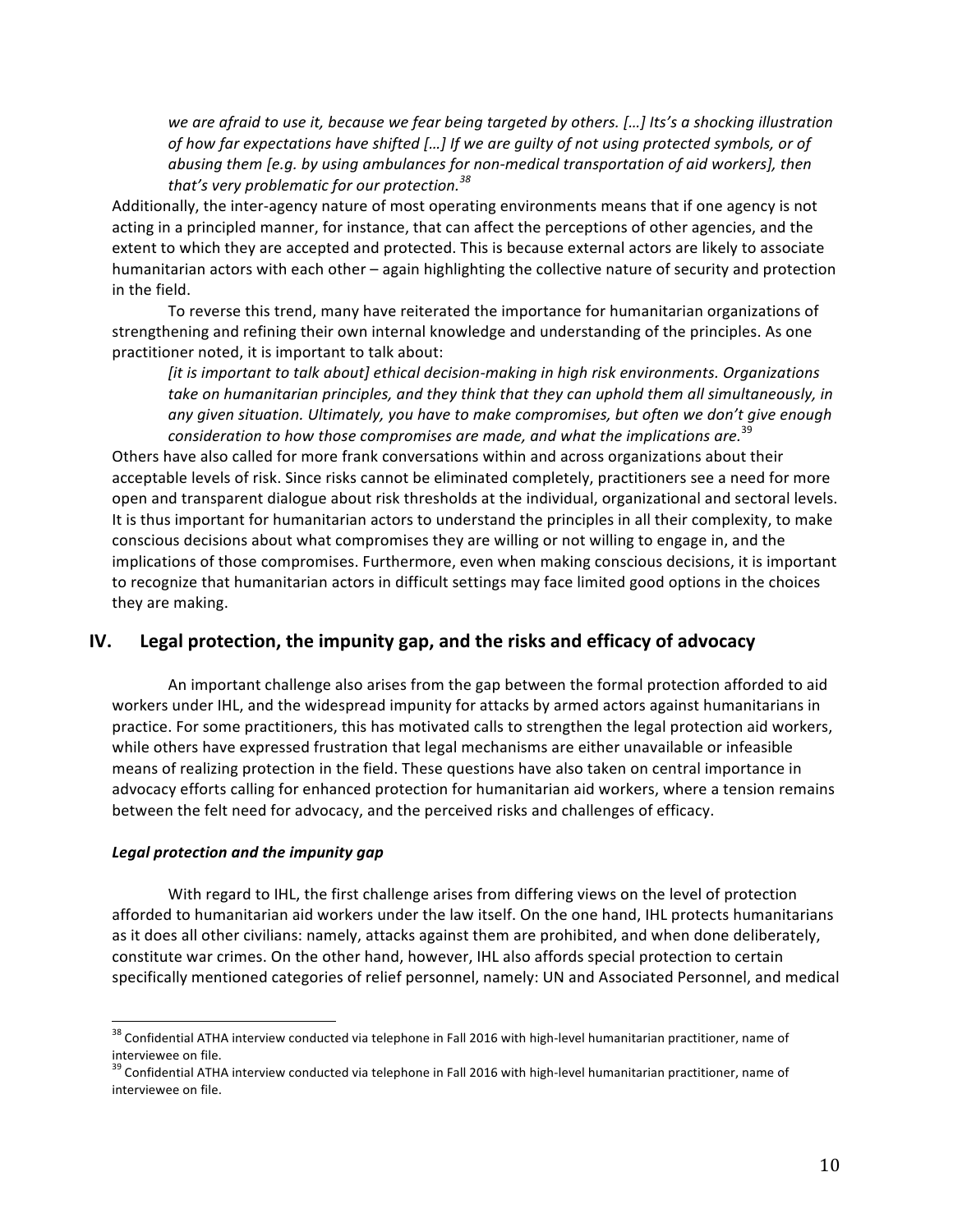services of armed forces, civilian hospitals in wartime, and affiliates of the International Red Cross and Red Crescent Movement. The resulting patchwork of IHL obligations relating to the security of humanitarian personnel in situations of armed conflict can therefore be seen as producing a hierarchy of legal protections that privileges certain categories of aid workers above others, while leaving the majority of aid workers, primarily NGO and INGO staff, with general civilian protection.

The extent to which these different tiers of legal protection actually translate into different levels of protection that organizations experience in the field remains an open question. Many see the existing legal protection of humanitarians as appropriate – with regard to the law itself, at least, as attacks against them are prohibited in either case – and have focused their efforts on enhancing protection for civilians in general.<sup>40</sup> Others advocate for strengthening the special protection for humanitarian aid workers in particular, due to their essential function of providing aid in conflict settings. However desirable it may be to revise IHL though, opening these provisions international law to revision in the current political environment is likely to lead to a weakening rather than strengthening of humanitarian norms. To the extent that existing protections have proven insufficient in practice, then, many practitioners express the need to focus on stronger implementation and enforcement of the law to better protect civilians and humanitarians alike.

A second challenge arises for humanitarian actors from the difficulties of implementing the law to claim protection in the field and justice when attacks do occur. Indeed, very few incidents of violence against humanitarians are ever independently investigated or prosecuted.<sup>41</sup> Due to the insecurity and breakdown of the rule of law typical in many conflict zones, certain difficulties in enforcing the law are to be expected. There may be a lack of follow-up on incidents, for example, due to the difficulty of conducting investigations in remote and insecure conflict areas, or of ascertaining the identity of the perpetrators. In other cases, aid organizations may distrust local authorities, or lack the capacity to follow-up on incidents themselves – given that many attacks are followed by reduced or withdrawn operational presence. Or aid agencies may choose to keep a low profile, and follow up with authorities on a confidential basis only. The result is that many incidents go undocumented or at least uninvestigated, which limits the reliability of incident data as well as the potential for future accountability. As one practitioner put it, "This issue of lack of solidarity among agencies under the pretext (sometimes) of security is doing more harm than good." $42$ 

In many cases, however, humanitarian organizations or practitioners seeking accountability and justice for attacks against them have made little progress. In the case of the 2006 murder of 17 of its staff members in Muttur, Sri Lanka, for instance, Action Contre la Faim (ACF) has spent a decade campaigning for accountability.<sup>43</sup> In another more recent high-profile case, Médecins Sans Frontières (MSF) continues to call for an independent investigation and accountability for the bombing of its hospital in Kunduz, Afghanistan by U.S. forces in October 2015. In this case, MSF has had difficulty finding a competent forum for enforcing the law; it has called for an investigation by the International Humanitarian Fact-Finding Commission (IHFFC) (which has never been used, and would require the

<sup>&</sup>lt;sup>40</sup> See Camilla Barker, "Aid Workers Could Secure Better Protection under the Protection of Civilians Mandate," IntLawGrrls, August 15, 2014, https://ilg2.org/2014/08/15/aid-workers-could-secure-better-protection-under-the-protection-of-civiliansmandate/.

 $41$  See "Twenty-Second Report of the Prosecutor of the International Criminal Court to the United Nations Security Council Pursuant To UNSCR 1593 (2005)" (International Criminal Court, Office of the Prosecutor, 2015), https://www.icc-<br>cpi.int/iccdocs/otp/OTP-rep-15-12-15 Eng.pdf.

 $42$  Confidential ATHA interview conducted via telephone in Fall 2016 with high-level humanitarian practitioner, name of interviewee on file.

<sup>&</sup>lt;sup>43</sup> Nita Bhalla, "Justice Elusive for Slain Aid Workers on Front Lines of Crises," Thomson Reuters Foundation, August 19, 2016, http://news.trust.org/item/20160819215222-yaqbo/.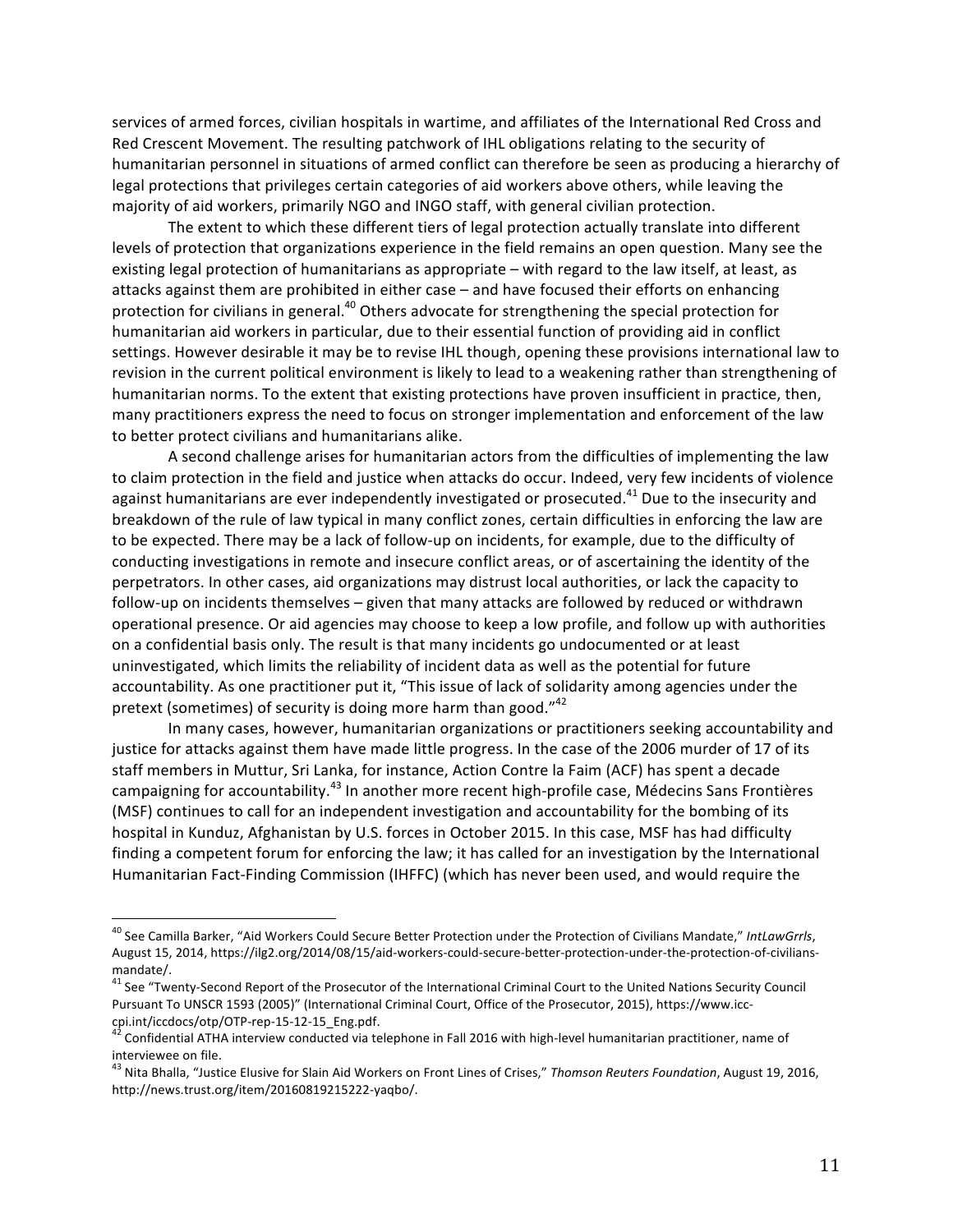consent of the U.S. for activation). It is similarly difficult to find a forum for prosecution: the International Criminal Court (ICC), for instance, is yet to prosecute a case of violence against aid workers, though it has monitored attacks against aid workers and peacekeepers in Sudan.<sup>44</sup> Prosecutions of attacks against aid workers before ad hoc tribunals or national courts are similarly hard to come by.

While it may then be difficult for humanitarian organizations to find effective mechanisms for enforcing compliance with the law, a larger question arises as to whether this should be their role at all. It is natural for the organizations affected by attacks to demand justice, but even where enforcement mechanisms are available, humanitarian organizations also have reasons to stay out of the realm of enforcement. Humanitarians (especially those working on security management) may be unfamiliar with legal mechanisms, for instance, or reluctant to engage with them due to concerns about undermining their access or acceptance in the field by targeting armed actors for prosecution. They may decide against engaging in enforcement based on pragmatic concerns about the high costs of engagement and remote likelihood of a satisfactory outcome. As a result, few humanitarian practitioners consulted expressed an interest or willingness to turn to legal enforcement mechanisms in the aftermath of incidents, while those that have pursued accountability for attacks express frustration at the inefficacy of the process.

A number of proposals put forth to address this gap have thus focused on removing the decision from affected staff and individual organizations with operations to maintain in the field, to actors with a safer distance and greater ability to absorb the costs. ACF has proposed, for instance, the creation of a special mandate holder for the protection of humanitarian workers. In his report for the World Humanitarian Summit, UN Secretary General Ban Ki proposed the creation of a "dedicated 'watchdog' to systematically track, collect data and report on trends of violations, gaps in compliance, accountability and State cooperation in all conflicts."<sup>45</sup> While this proposal is aimed at enforcing compliance with international humanitarian law more broadly, it could also help to ease the costs to individual agencies with regard to attacks against aid workers in particular.

With many challenges standing in the way of implementing or enforcing the law to protect aid workers – whether with regard to the structure of the law itself, the paucity of effective mechanisms for its enforcement, or the disincentives for humanitarians to engage in it  $-$  the result has been widespread impunity for violence against aid workers. As one practitioner put it, "We've been very bad at collectively raising the costs of violations for parties,"<sup>46</sup> even in cases where the parties may be more susceptible to international influence, as in the recent attacks in South Sudan for example. Gareth Price-Jones notes that the costs have clearly shifted in favor of combatants:

Ten years ago the Muttur case made clear to combatants globally that attacking humanitarians *came* with considerable costs – reputational, diplomatic, political and financial. Today those *costs are negligible.*<sup>47</sup>

On the other hand, as noted above, 'raising the costs' for armed actors is also likely to entail significant costs for humanitarians themselves in terms of access and acceptance, which may not be considered worth it in individual cases. The result in aggregate, though, in the words of another practitioner, is that

<sup>&</sup>lt;sup>44</sup> "Sixteenth Report of the Prosecutor of The International Criminal Court to the UN Security Council Pursuant to UNSCR 1593 (2005)" (International Criminal Court, Office of the Prosecutor, 2012), http://iccforum.com/media/background/general/2012-12\_ICC\_OTP-16th\_Report\_of\_Prosecutor\_to\_UNSC.pdf.<br><sup>45</sup> United Nations Secretary-General, "Report of the Secretary General for the World Humanitarian Summit" (New York, NY,

USA, February 2, 2016), para. 60, https://www.worldhumanitariansummit.org/file/521033/view/569103.<br><sup>46</sup> Confidential ATHA interview conducted via telephone in Fall 2016 with high-level humanitarian practitioner, name of interviewee on file.

<sup>&</sup>lt;sup>47</sup> Gareth Price-Jones, "The Danger of Keeping Silent."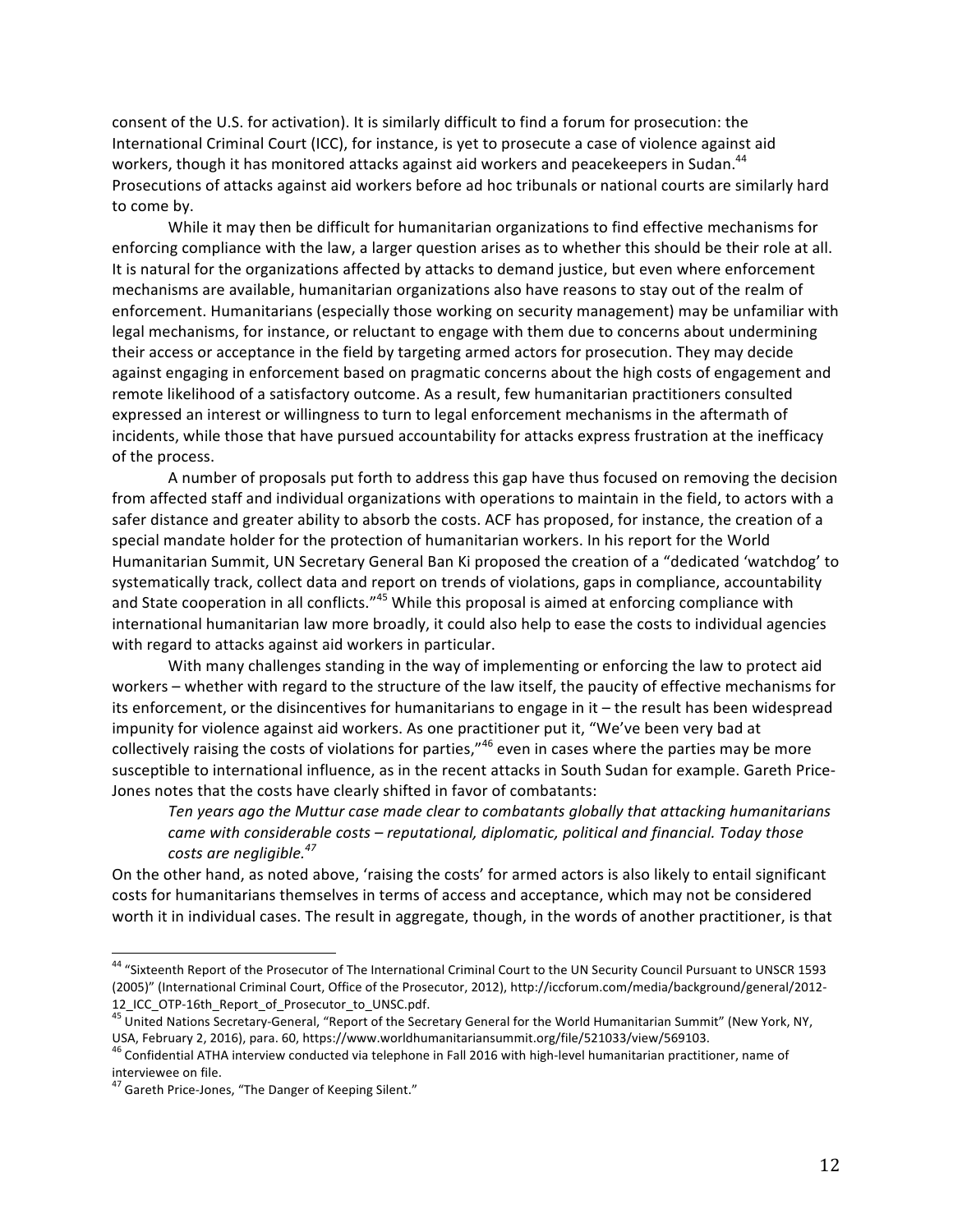"this is not seen as a red line anymore."<sup>48</sup> At most, violence against aid workers generally results not in accountability for the perpetrators, but in a reduction or withdrawal of programming – which may have been the intention of armed groups or governments suspicious of aid organizations in the first place. To address this challenge, Price-Jones and others call for the removing the decision to speak out and seek accountability, from national actors and affected staff, to actors with a safer distance and greater ability to absorb the costs. A challenge of collective action has played out with regard to the implementation and enforcement of the law, and the advocacy or legal engagement that it requires, due in part to the high perceived individual costs to humanitarian organizations, and the low perceived likelihood of achieving justice.

## *Advocacy risks and efficacy*

A challenge of collective action has also emerged with regard to advocacy around the protection of humanitarian aid workers, and decisions over when, and how, to speak out. Here too, we see that efforts to raise awareness of attacks against aid workers, and to call for their enhanced protection, are also seen as entailing significant costs and risks to individual aid workers and organizations, with a low likelihood of reward, and low costs to non-participation. In this context, a variety of organizations and coalitions engaged in advocacy are struggling against the relative normalization of violence against humanitarians.

As incidents of violence have increased in recent years, so too have advocacy efforts and campaigns by humanitarian organizations. At the organizational level, humanitarian organizations have become accustomed to responding to specific instances of violence against their staff, operations or partners with public condemnation and calls, for instance, for unimpeded access and respect for international humanitarian law.<sup>49</sup> At the sectoral level, there are also a growing number of initiatives advocating for improved respect and protection for aid workers, especially in the field of healthcare<sup>50</sup>, and for the well-being of practitioners more broadly.<sup>51</sup> The issue has also reached international policy makers to some extent, resulting inter alia in the UN Security Council's adoption of several resolutions condemning violence against humanitarian personnel and reaffirming Parties' obligations to protect them, including most recently in Resolution 2286 (2016) on the protection of medical facilities. Nonetheless, many practitioners remain frustrated that this advocacy is still piecemeal, disjointed, or otherwise ineffective. Most organizations struggle to move beyond individual statements in response to specific attacks, to more collective strategies that effectively raise the profile of the issue for the international community in general.

 $48$  Confidential ATHA interview conducted via telephone in Fall 2016 with high-level humanitarian practitioner, name of interviewee on file.

<sup>&</sup>lt;sup>49</sup> See e.g. "Central African Republic: Humanitarian Coordinator Strongly Condemn Attacks against Humanitarian Organizations and Calls for Free Movement of Aid Workers" (Bangui: UN Office for the Coordination of Humanitarian Affairs, UN Resident and Humanitarian Coordinator for the Central African Republic, September 29, 2015), http://reliefweb.int/report/central-africanrepublic/central-african-republic-humanitarian-coordinator-strongly-condemn; "WHO Condemns Attack on Benghazi Medical Center in Benghazi, Libya," *World Health Organization*, accessed September 17, 2016,

http://www.emro.who.int/media/news/who-condemns-attack-on-benghazi-medical-center-in-benghazi-libya.html; "CAR: MSF Condemns Violent Attack and Killing of Staff Member," *MSF USA*, May 19, 2016,

http://www.doctorswithoutborders.org/article/car-msf-condemns-violent-attack-and-killing-staff-member.<br><sup>50</sup> These include the including the Healthcare in Danger project of the International Red Cross and Red Crescent Movem

the Safeguarding Health in Conflict coalition, as well as efforts by the World Heath Organization.

<sup>&</sup>lt;sup>51</sup> See "Petition: UN, World Governments - Protect Aid Workers Now!," accessed September 6, 2016,

https://www.change.org/p/un-world-governments-protect-aid-workers-now-protectaidworkers-bewellservewell-notatargetunga.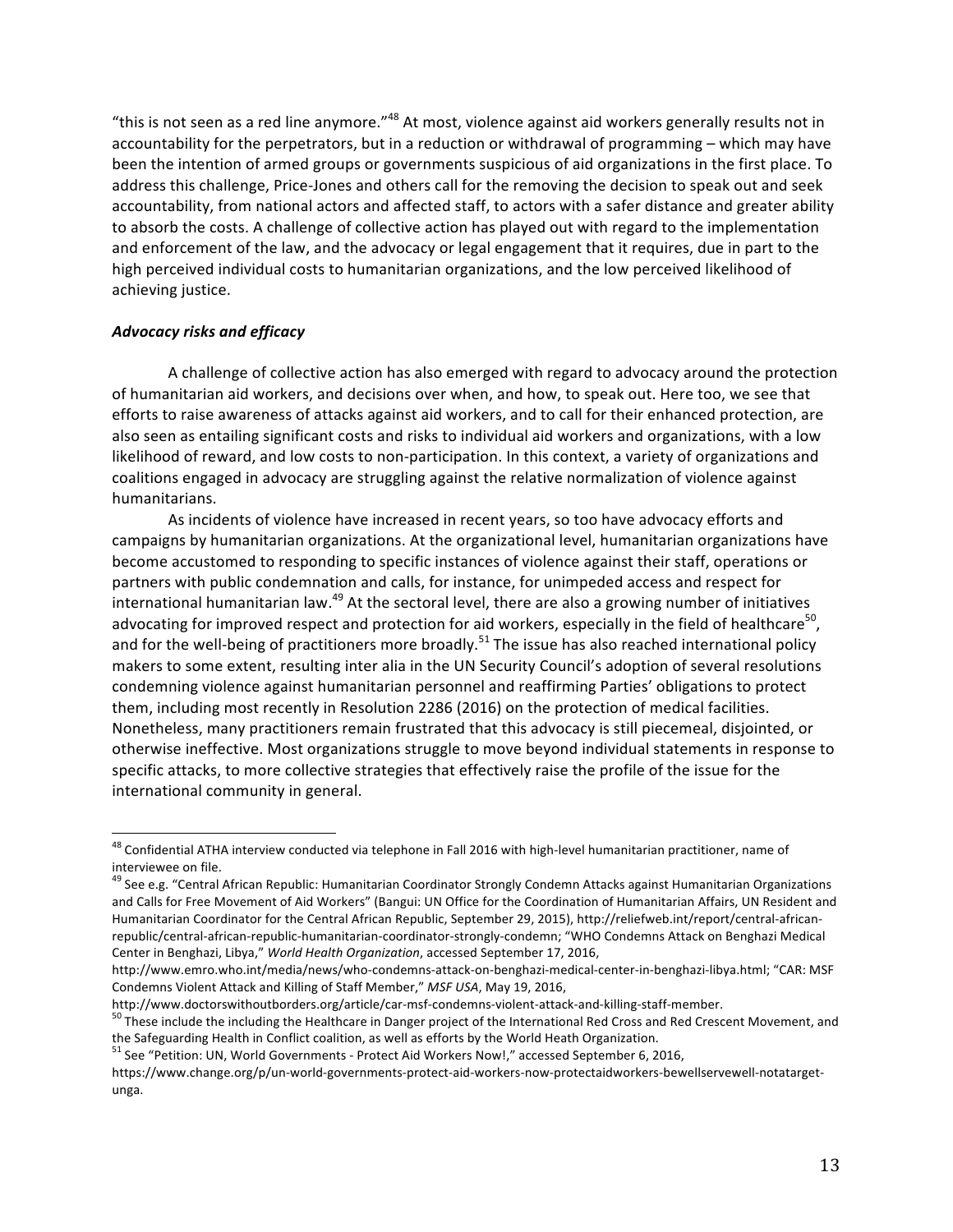For one, there exists significant debate within the sector as to the appropriateness and efficacy of advocacy on the protection of aid workers. Until more recently, many organizations refrained from public advocacy on this issue – at least in response to lower-profile incidents – due to the confidential nature of their dealings with conflict parties and host governments, the lack of resources to devote to advocacy (especially among smaller organizations), or the desire to keep a low profile. One view is that advocacy should focus on enhanced respect for IHL in general, as noted above. Such narratives shy away from the portrayal of aid workers themselves as 'vulnerable' or 'victims' of violence, which is are seen as detracting from core aims, namely assistance to and protection of the populations they serve. Another view, however, is that aid workers require enhanced special protection, whether in law or policy, by virtue of their critical role; namely, without secure access for aid workers, there can be no assistance to beneficiaries. This remains an ongoing discussion, including with regard to the well-being of aid workers, although the perception of growing insecurity for aid workers has gradually led more organizations to speak out specially for their protection.

Moreover, some organizations may agree with the aims of such advocacy, but weigh the relatively high potential costs of speaking out (e.g. loss of local acceptance or access) against the relatively low costs of silence, at least for the organization itself. As Gareth Price-Jones notes,

The default has shifted from immediately speaking out strongly, to considering whether to speak *out, to staying silent. From the highest echelons of the UN to local NGO staff, no-one is willing to*  speak out until the costs of not doing so (i.e. widespread disgust at an organization for failing to *protect its staff) hugely outweigh the costs of speaking.<sup>52</sup>*

This is because organizations tend to focus on the visible risks of speaking out (e.g. security risks, risk of compromising humanitarian principles, reputational and credibility risks, loss of access or resources), while discounting the risks of not speaking out (e.g. suffering of affected people, poor policy choices, risk of compromising humanitarian principles, risk of eroding accepted practice, risk that situation doesn't change).

As with the lack of accountability, the result has been a relative normalization of violence against humanitarians. Individual incidents may be met by expressions of "grave concern" and "strong condemnation" (at least in public statements) by aid officials, or the withdrawal of programming  $$ which may have been the intention of armed groups or governments suspicious of aid organizations in the first place. But beyond those directly affected, incidents are also often met by a collective "shrug of the shoulders" – a sense that this is an inescapable feature of contemporary conflict. In the words of one practitioner, "it has become the new normal."<sup>53</sup>

# **V. Conclusion**

As threats and violence against humanitarian actors have grown in a number of conflict settings in recent years, so too have concerns over the ability of humanitarian organizations to maintain effective access and programming, while at the same time keeping their staff and partners safe. With the growing concerns over the protection of humanitarian action in insecure settings have come a plethora of efforts from across the sector, ranging from incident tracking, training and professionalized security management, to the creation of inter-agency fora and coordination mechanisms, as well as advocacy campaigns. Nonetheless, violence against aid has continued at a rapid pace, and humanitarian organizations still struggle to protect their staff and programs in a number of insecure settings.

 $52$  Gareth Price-Jones, "The Danger of Keeping Silent."<br> $53$  Confidential ATHA interview conducted via telephone in Fall 2016 with high-level humanitarian practitioner, name of interviewee on file.